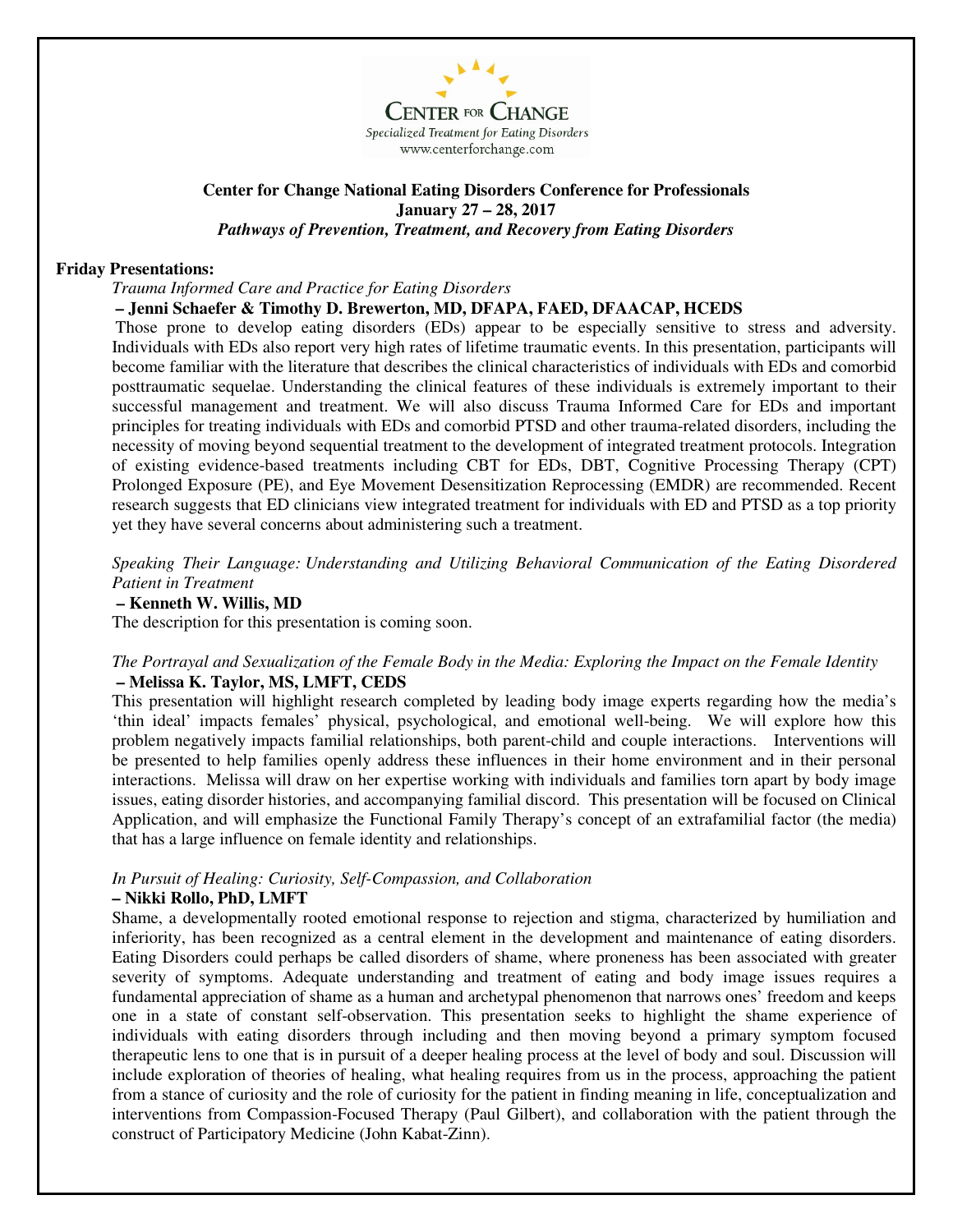

### **Center for Change National Eating Disorders Conference for Professionals January 27 – 28, 2017**  *Pathways of Prevention, Treatment, and Recovery from Eating Disorders*

### **Friday Presentations (continued):**

*An Evidence-Based Sociocultural Approach to Eating Disorders Prevention in the Age of Neurobiology: 10 Principles for a Bolder Model* 

# **– Key Note Speaker – Michael P. Levine, PhD**

This presentation examines the prevention of eating disorders from the perspective of a feminist sociocultural theory that extends the Bolder Model of Prevention developed in the late 1990s by Lori Irving, Margo Maine, Niva Piran, and Michael Levine. Topics include (a) the rationale for prevention; (b) the relationships between prevention and risk factor research; (c) types of prevention along a spectrum of mental health interventions; (d) what a sociocultural theory does and does not do, particularly in comparison to the prominent bio-psychiatric and neuro-scientific model of eating disorders; (e) the empirical foundations of the claim that prevention can be "effective"; and (f) obstacles, including controversies, that must be acknowledged and overcome if prevention is to succeed. As a framework for this presentation, the audience is invited to engage in a critical evaluation of 10 principles that are the foundation for application of this newer version of The Bolder Model, which integrates the professional (e.g., clinical, research), the personal, and the political aspects of prevention work.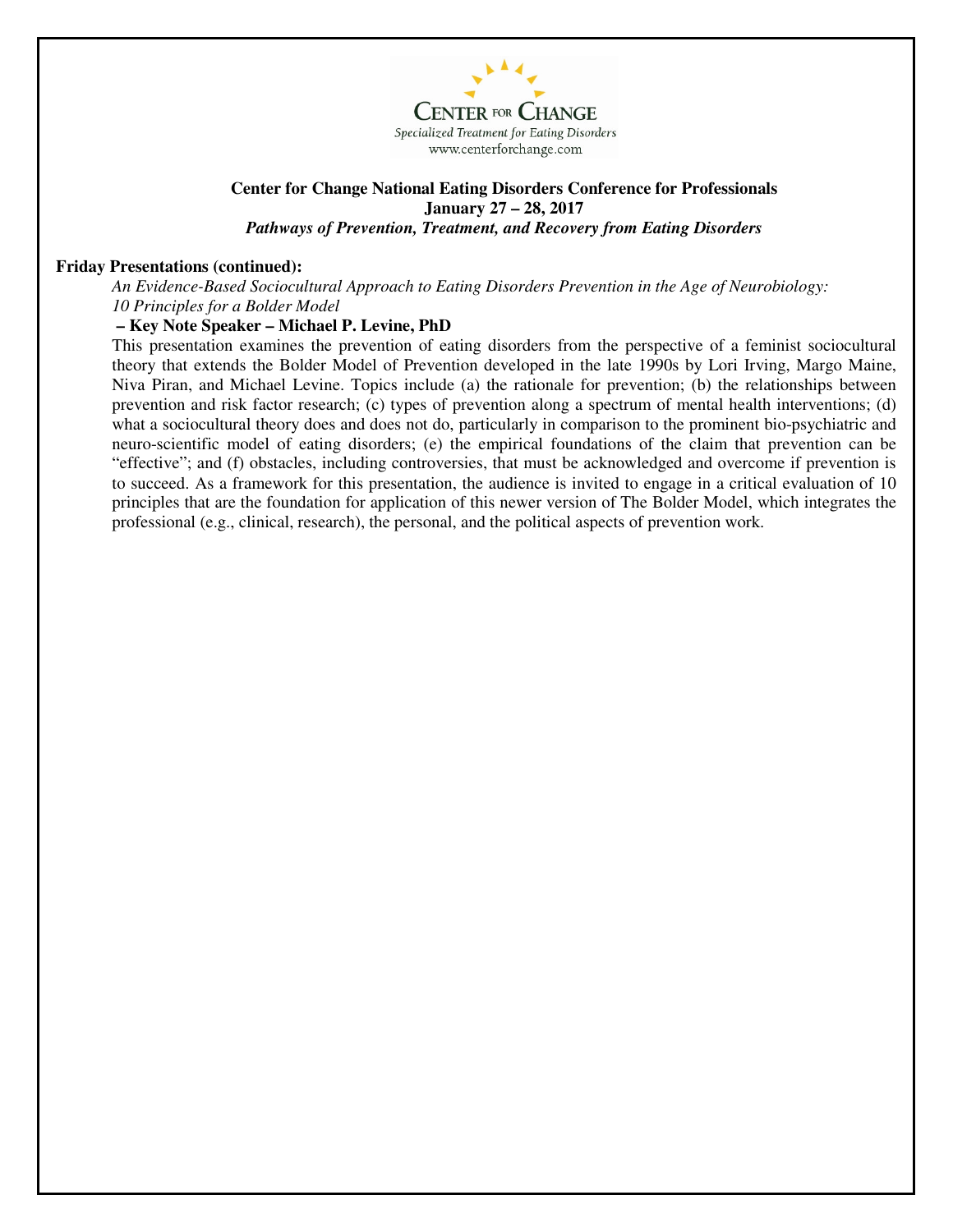

**CENTER FOR CHANGE** Specialized Treatment for Eating Disorders www.centerforchange.com

# **Center for Change National Eating Disorders Conference for Professionals January 27 – 28, 2017**  *Pathways of Prevention, Treatment, and Recovery from Eating Disorders*

### **Saturday Presentations:**

*A Modern Social Crisis: Dieting and Disordered Eating* 

### **– Nicole Hawkins, PhD, CEDS**

With the ever-increasing prevalence of dieting and disordered eating among woman and men, it is critical to determine how this is impacting body image, and contributing to the development of disordered eating and eating disorders. Current research on frequency of dieting will be presented and how dieting is associated with depression, low self-esteem, and disordered eating. Landmark research on dieting will be discussed and this information is very useful for practitioners to share with their clients. The presentation will also address a nondiet approach as a solution for clients that frequently are trapped in the diet dance. The presentation will end with interventions for professionals working with clients that present in therapy with disordered eating and structure needed for these clients on an outpatient basis.

### *Eating Disorders & Diabetes: A Complicated Combination*

### **– Jenaca Beagley, NP-C, CDE & Michelle Smith, FNP-C**

Those who suffer with both an eating disorder and Type 1 Diabetes are faced with many challenges. How well do you understand the basic pathophysiology and diagnostic criteria of Type 1 Diabetes and eating disorders? Why are those with Type 1 Diabetes at increased risk for developing eating disorders? How do you screen for ED in someone with diabetes? What are the common challenges and treatment options for those with Type 1 Diabetes and eating disorders? This presentation will address these questions as well as provide additional information to use in caring for these complicated patients.

### *When Elimination Diets Aren't the Answer: Effective and Safe Solutions to Support Eating Disorder Recovery & Gastrointestinal Health*

### **– Marci Evans, MS, CEDRD, LDN**

Gastrointestinal complaints plague over 90% of eating disorder patients at all levels of care. These complaints compromise quality of life, exacerbate negative body image, and stall efforts toward full recovery. Eating Disorder expert Marci Evans brings you an information packed session which explains the complex intersection of GI and eating disorders, how to provide a detailed and purpose-driven assessment, laboratory testing and medical procedures specific to the GI system, and the newest research relating to the microbiome. You will leave with a multi-faceted toolbox of non-triggering interventions to vastly improve the quality of life of your patients.

### *Understanding Our Worth: A Cornerstone in Eating Disorders Prevention and Recovery*  **– Michael E. Berrett, PhD, CEDS**

One of the most common and destructive consequences of the development of eating disorder illness, is the increasing connection to illness as a sense of self, identity, and worth, along with profound disconnection from oneself and a loss of sense of self, identity, and worth. In this perspective of illness, recovery requires a "walking away from" connection to illness, and a "walking towards" connection with self. This clinical workshop addresses: 1) The concepts of self, sense of self-worth, and identity, 2) The impact of eating disorder illness on ones sense of worth, 3) Ways clients can re-connect with and strengthen their sense of self and worth, and 4) clinical interventions which illuminate and strengthen one's sense of self-identity and worth in the face of an illness which profoundly damages it. The workshop will include: didactic teaching, discussion, reflection, sharing, and experiential exercises. Participants will participate in exercises which allow direct application of principles and interventions taught.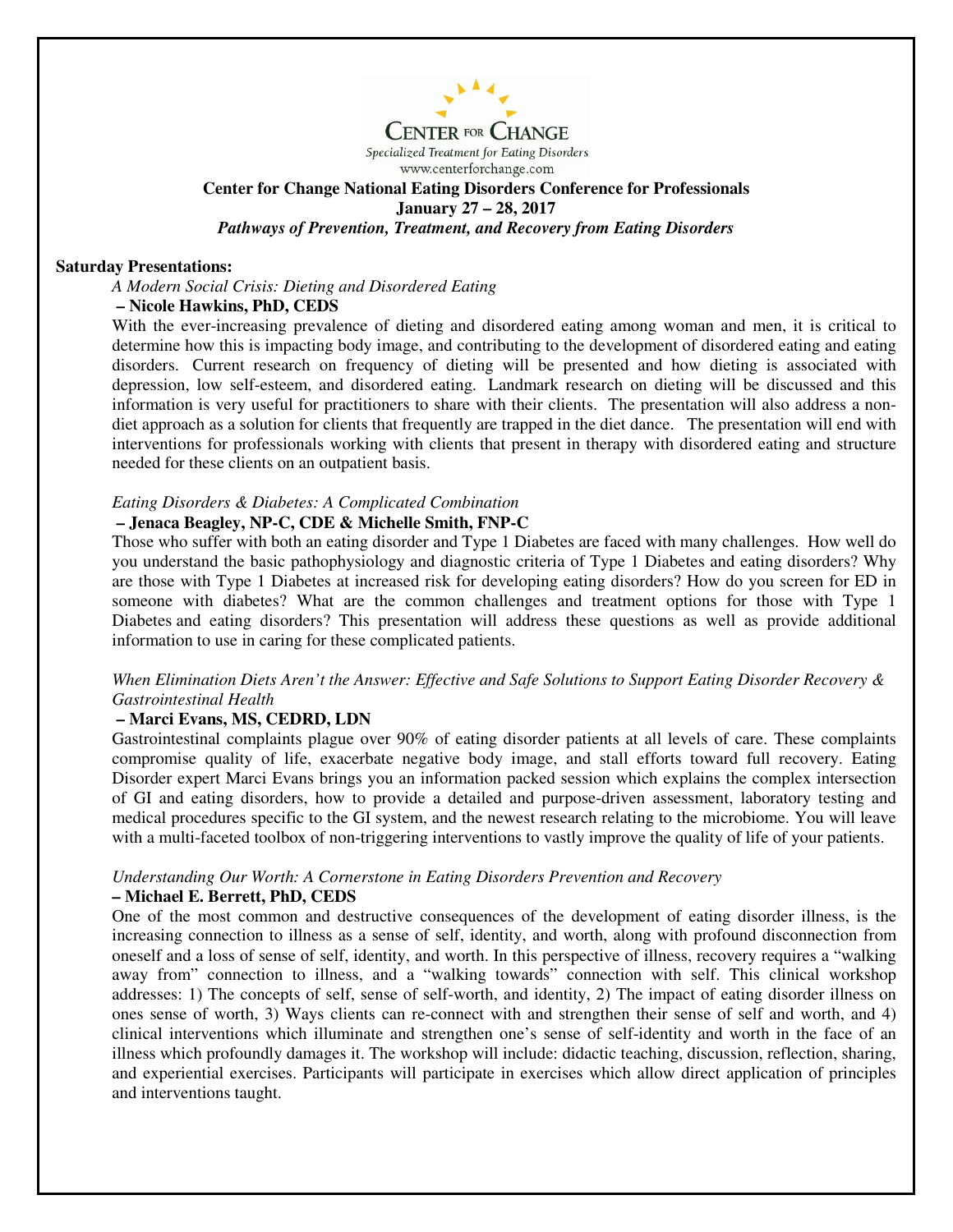

# **Center for Change National Eating Disorders Conference for Professionals January 27 – 28, 2017**  *Pathways of Prevention, Treatment, and Recovery from Eating Disorders*

#### **About the Presenters:**

#### **Timothy D. Brewerton, MD, DFAPA, FAED, DFAACAP, HCEDS**

Dr. Brewerton is Clinical Professor of Psychiatry & Behavioral Sciences at the Medical University of South Carolina in Charleston, where he is also in private practice. He is board certified in general, child/adolescent and forensic psychiatry, as well as addiction medicine. He is a Distinguished Fellow of the American Psychiatric Association and the American Academy of Child Adolescent Psychiatry; a Founding Fellow of the Academy of Eating Disorders; former president of the Eating Disorders Research Society; author of approximately 150 articles/book chapters; Editor of the *Clinical Handbook of Eating Disorders: An Integrated Approach* (2004)*,* Co-editor of *Eating Disorders, Addictions, and Substance Use Disorders: Research, Clinical and Treatment Perspectives* (2014). Dr. Brewerton has reviewed for over 50 scientific journals and serves on the Editorial Boards of the *International Journal of Eating Disorders*, *Eating Disorders: The Journal of Treatment and Prevention*, and *Current Food and Nutrition Science*. He has received numerous awards recognizing his accomplishments, including the 2013 Craig Johnson Award for Clinical Practice and Training by NEDA and the Honorary Certified Eating Disorder Specialist award by IAEDP.

#### **Jenni Schaefer**

Jenni Schaefer is a bestselling author and a National Recovery Advocate of the Family Institute at Eating Recovery Center (ERC). Her books include *Life Without Ed; Goodbye Ed, Hello Me*; and *Almost Anorexic*, a collaboration about subclinical eating disorders with Harvard Medical School. Currently, Jenni is at work on a book about fighting through posttraumatic stress disorder, PTSD. Partnering with ERC, Insight Behavioral Health Centers provides specialized treatment for mood and anxiety-related disorders, including PTSD, at five Chicago, Illinois treatment centers and one location near Jenni's home in Austin, Texas. To learn more, visit JenniSchaefer.com.

#### **Kenneth W. Willis, MD**

Dr. Willis is a board certified psychiatric physician who has been specializing in the treatment of Eating Disorders for over twenty-five years. He did his undergraduate work at Harvard, attended medical school at Dartmouth and completed residency in psychiatry at Dartmouth Hitchcock Medical Center. Ken has extensive experience treating patients at all levels of care including acute inpatient, residential, partial hospitalization and follows patients individually in the long term. As such he has observed Eating Disorders from their earliest beginnings to their most severe presentations including dealing with life threatening medical complications in hospital settings. He has a broad perspective on the management of Eating Disorders throughout the illness course. Dr. Willis is a member of NEDA since its inception, and a strong supporter of family involvement in the management and treatment of their loved ones with Eating Disorders. He is a member of the Academy for Eating Disorders, a Clinical Advisory Board Member of Project HEAL and a Member of the Board of Directors of the International Association of Eating Disorder Professionals. Dr. Willis founded prominent eating disorder programs in New Jersey including the eating disorder program at University Medical Center at Princeton and served as Attending Physician, Medical Director and Supervisor in these settings. Recently he assisted in the initial expansion of Monte Nido East Coast Operations and served as Medical Director as well. Dr. Willis enjoys consulting with colleagues on complex cases, supervising and teaching clinicians, and has private practices in New Jersey and New York City. Dr. Willis has written and lectured on Eating Disorders to the professional and lay communities and is eager to expand on this aspect of his career.

#### **Melissa K. Taylor, CEDS, LMFT, MS**

Melissa received her Master's Degree from the University of Kentucky in Marriage and Family Therapy. She discovered early in her career that she had a passion for eating disorder recovery work. Melissa is the Center for Change Outpatient Clinical Director and runs the Partial Hospitalization Program, the Intensive Outpatient Program, the Independent Living Program and the Outpatient Clinic. Melissa has her own caseload and enjoys meeting with families and individuals in therapy. She enjoys speaking around the country and locally, educating therapists and the community on the prevention and treatment of eating disorders. Melissa is an avid reader, loves the outdoors, and traveling.

#### **Nikki Rollo, PhD, LMFT**

Nikki completed her Ph.D. in Depth Psychology, with an emphasis in psychotherapy. She is also a licensed Marriage and Family Therapist in both California and New York. For over ten years she has worked in various aspects of eating disorder treatment. Dr. Rollo is a specialist in program development, staff training, admissions, and business development aspects of eating disorder work. Integral to her clinical philosophy is her personal practice of yoga and meditation including completing a Yoga teacher training with an emphasis on trauma-sensitive mind-body movement. She is the National Director for Program Development for Center for Change and Reasons Eating Disorder Center. Her areas of special interest include meditation, mindful movement, body image, dream analysis, and self-compassion.